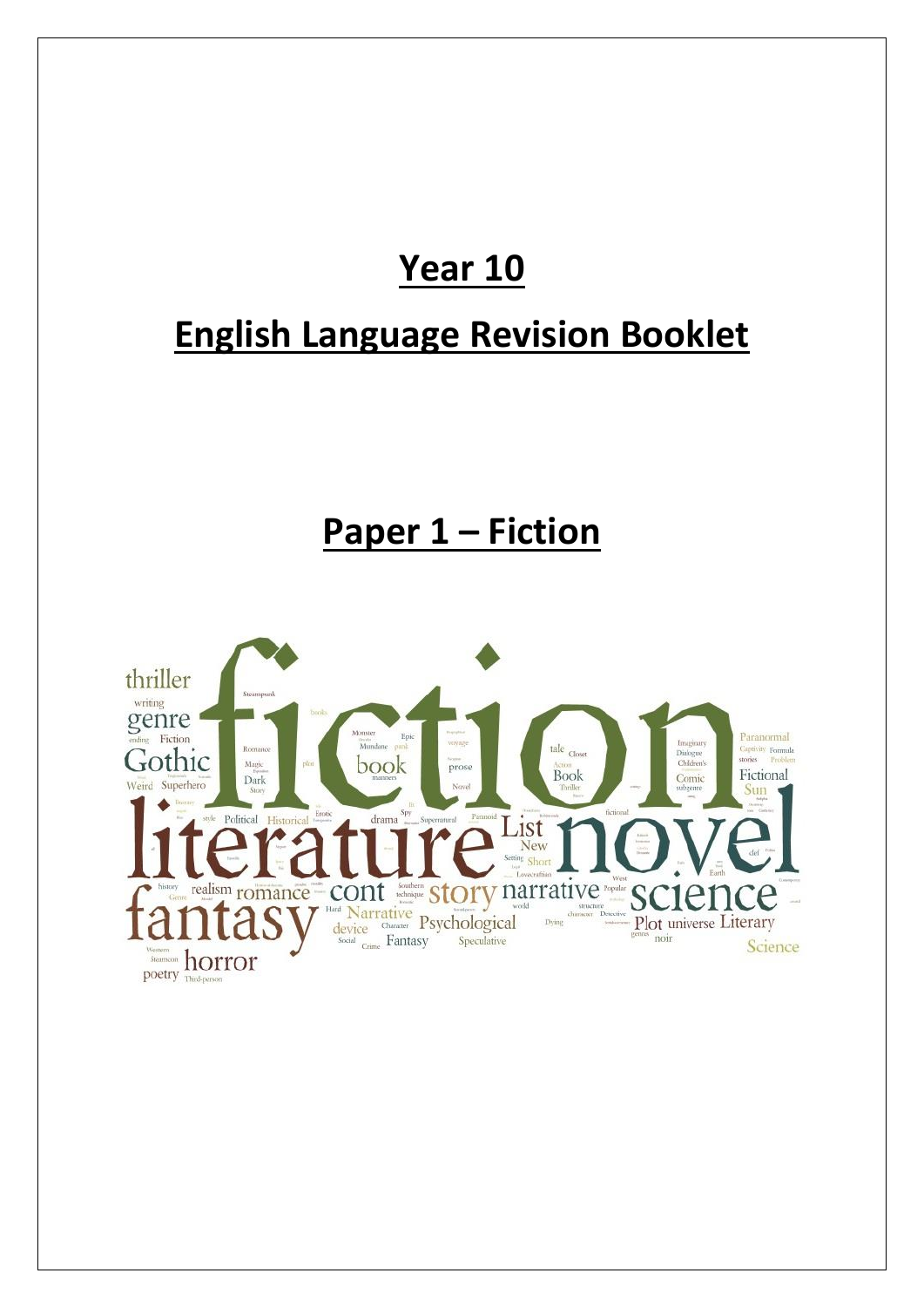# **Guidance/Top Tips**

# **Question 1 – (4 marks)**

- Read the extracts carefully
- Make sure you select information from the appropriate part of the text
- Write in full sentences
- You can use the words from the text you do not have to put it in your own words

# **Question 2 – (8 marks)**

- Only select information from the appropriate part of the text
- Use subject specific terminology (verb, simile, adjective, complex sentence etc)
- Use quotations in your answer
- Make sure your analysis is clear
- Read the question carefully

# **Question 3 – (8 marks)**

- Do not analyse language (you should not be analysing the use of verbs, similes, metaphors, adjectives  $etc$  – this is for question 2)
- Look specifically at the focus of each section and notice what it changes to throughout the extract – write about  $why$  the writer has started the extract with this particular description/dialogue
- Use subject terminology (focus, foreshadowing, zooming, narrative perspective, dialogue)
- Use quotations to support your points

# **Question 4 – (20 marks)**

- Only select information from the appropriate part of the text
- Use evaluative comments such as:
	- o The writer effectively…
	- o This is successful at…
- Analyse the use of the writer's methods and use subject terminology (adverb, simile, metaphor, verb etc)
- Use quotations
- Refer back to the statement by using the key words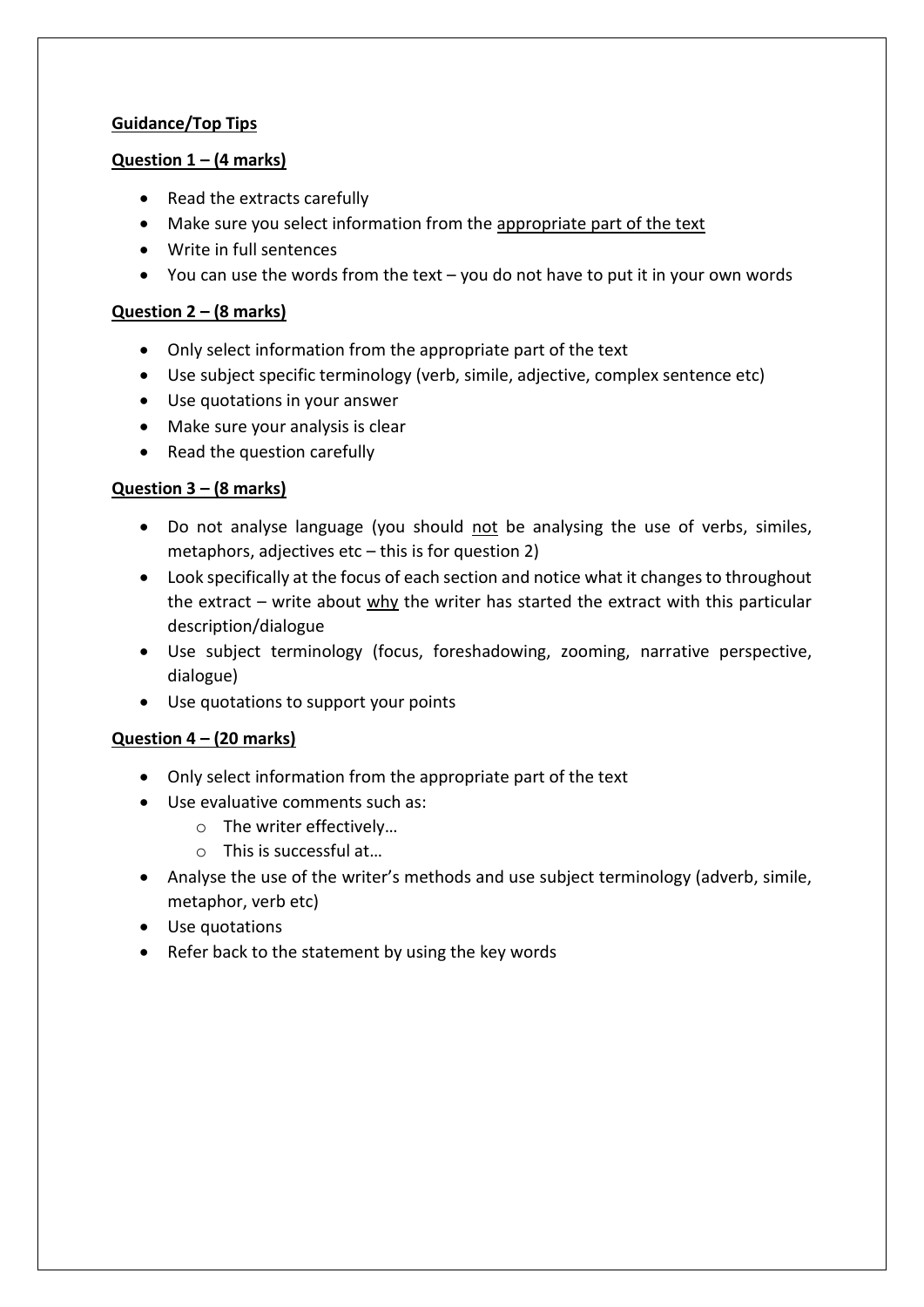#### **Extract One: Girl with a Pearl Earring**

**This extract is taken from the beginning of the novel. The protagonist, Griet, describes the morning when she meets her future employers for the first time, for whom she will work as a maid.** 

> y mother did not tell me they were coming. Afterwards she said she did not want me to appear nervous. I was surprised, for I thought she knew me well. Strangers would think I was calm. I did not cry as a baby. Only my mother would note the tightness along my jaw, the widening of my already wide eyes.

I was chopping vegetables in the kitchen when I heard voices outside our front door-a woman's, bright as polished brass, and a man's, low and dark like the wood of the table I was working on. They were the kind of voices we heard rarely in our house. I

could hear rich carpets in their voices, books and pearls and fur. I was glad that earlier I had scrubbed the front steps so hard. My mother's voice-a cooking pot, a flagon-approached from the front room. They were coming to the kitchen. I pushed the leeks I had been chopping into place, then set the knife on the table, wiped my hands on my apron and pressed

my lips together to smooth them. My mother appeared in the doorway, her eyes two warnings. Behind her the woman had to duck her head because she was so tall, taller than the man following her.

All of our family, even my father and brother, were small.

The woman looked as if she had been blown about by the wind, although it was a calm day. Her cap was askew so that tiny blond curls escaped and hung about her forehead like bees

25 which she swatted at impatiently several times. Her collar needed straightening and was not as crisp as it could be. She pushed her gray mantle back from her shoulders, and I saw then that under her dark blue dress a baby was growing. It would arrive by the year's end, or before.

- 30 The woman's face was like an oval serving plate, flashing at times, dull at others. Her eyes were two light brown buttons, a color I had rarely seen coupled with blond hair. She made a show of watching me hard, but could not fix her attention on me, her eyes darting about the room.
- 35 "This is the girl, then," she said abruptly.

"This is my daughter, Griet," my mother replied. I nodded respectfully to the man and woman.

"Well. She's not very big. Is she strong enough?" As the woman turned to look at the man, a fold of her mantle caught

40 the handle of the knife I had been using, knocking it off the table so that it spun across the floor.

The woman cried out.

"Catharina," the man said calmly. He spoke her name as if he held cinnamon in his mouth. The woman stopped, making an 45 effort to quiet herself.

I stepped over and picked up the knife, polishing the blade on my apron before placing it back on the table. The knife had brushed against the vegetables. I set a piece of carrot back in its place.

10

15

20

5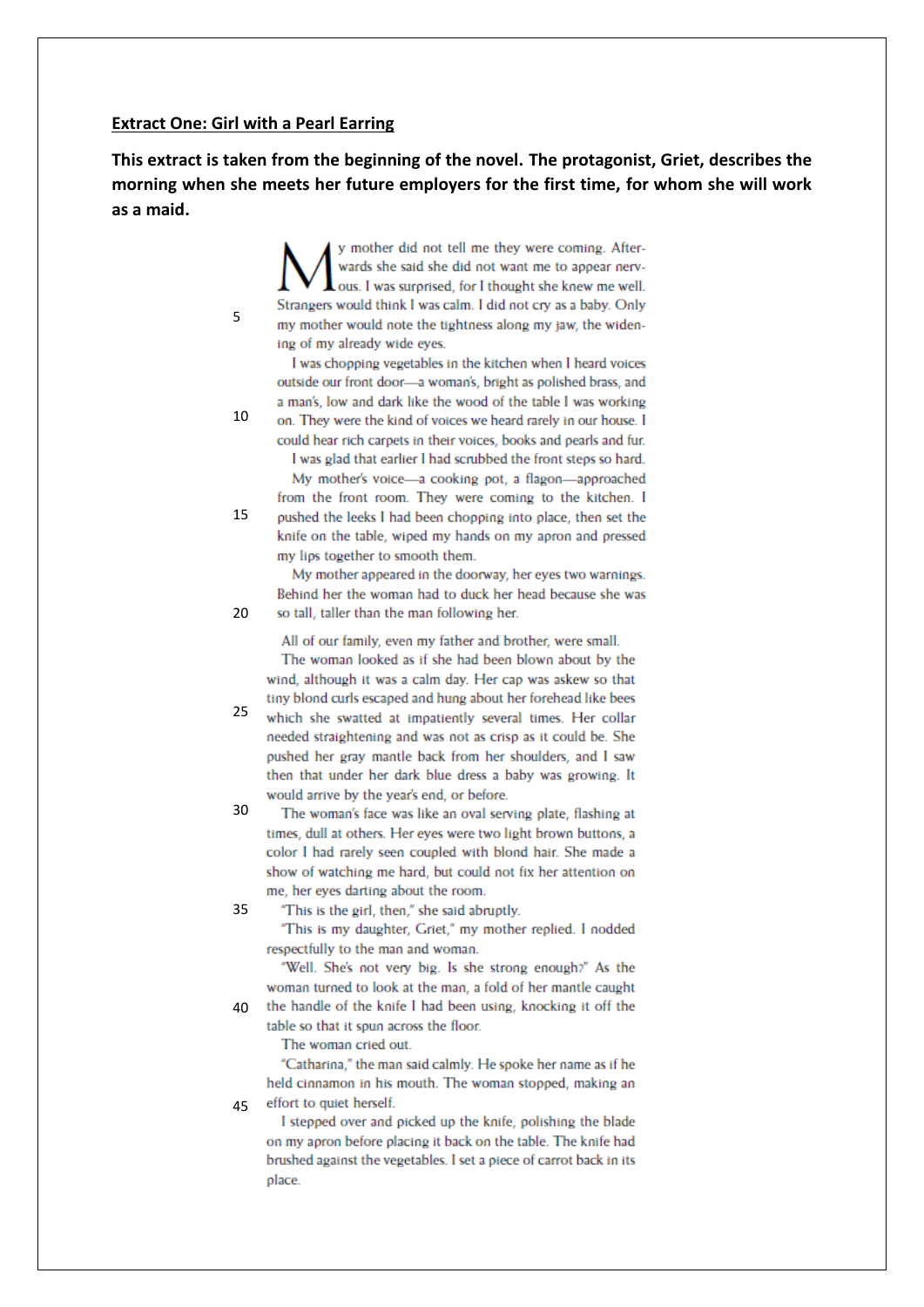**Look again at lines 1-6. List four things about the narrator.**

| Question 2 - (8 marks) |  |  |
|------------------------|--|--|
| 4.                     |  |  |
| 3.                     |  |  |
| 2.                     |  |  |
| 1.                     |  |  |

**Look again at lines 7 to 17. How does the writer use language to describe the characters?**

**You could writer about:**

- **Words and phrases**
- **Language devices**
- **Sentence forms**

I was chopping vegetables in the kitchen when I heard voices outside our front door-a woman's, bright as polished brass, and a man's, low and dark like the wood of the table I was working on. They were the kind of voices we heard rarely in our house. I could hear rich carpets in their voices, books and pearls and fur.

I was glad that earlier I had scrubbed the front steps so hard. My mother's voice-a cooking pot, a flagon-approached from the front room. They were coming to the kitchen. I pushed the leeks I had been chopping into place, then set the knife on the table, wiped my hands on my apron and pressed my lips together to smooth them.

## **Question 3 - (8 marks)**

You now need to refer to the whole source.

How does the writer structure the text to interest you as a reader?

You could write about:

- What the writer focuses on at the beginning
- How this changes as the extract develops
- Any other structural features which interest you

# **Question 4 – (20 marks)**

Look again at lines 30 to the end of the extract.

After reading this section of the text, one student said "The writer has really brought the characters to life, I can picture them very clearly."

To what extent do you agree with the student?

- Write about your own impressions of the characters
- Evaluate how the writer has created these impressions
- Support your opinions with references to the text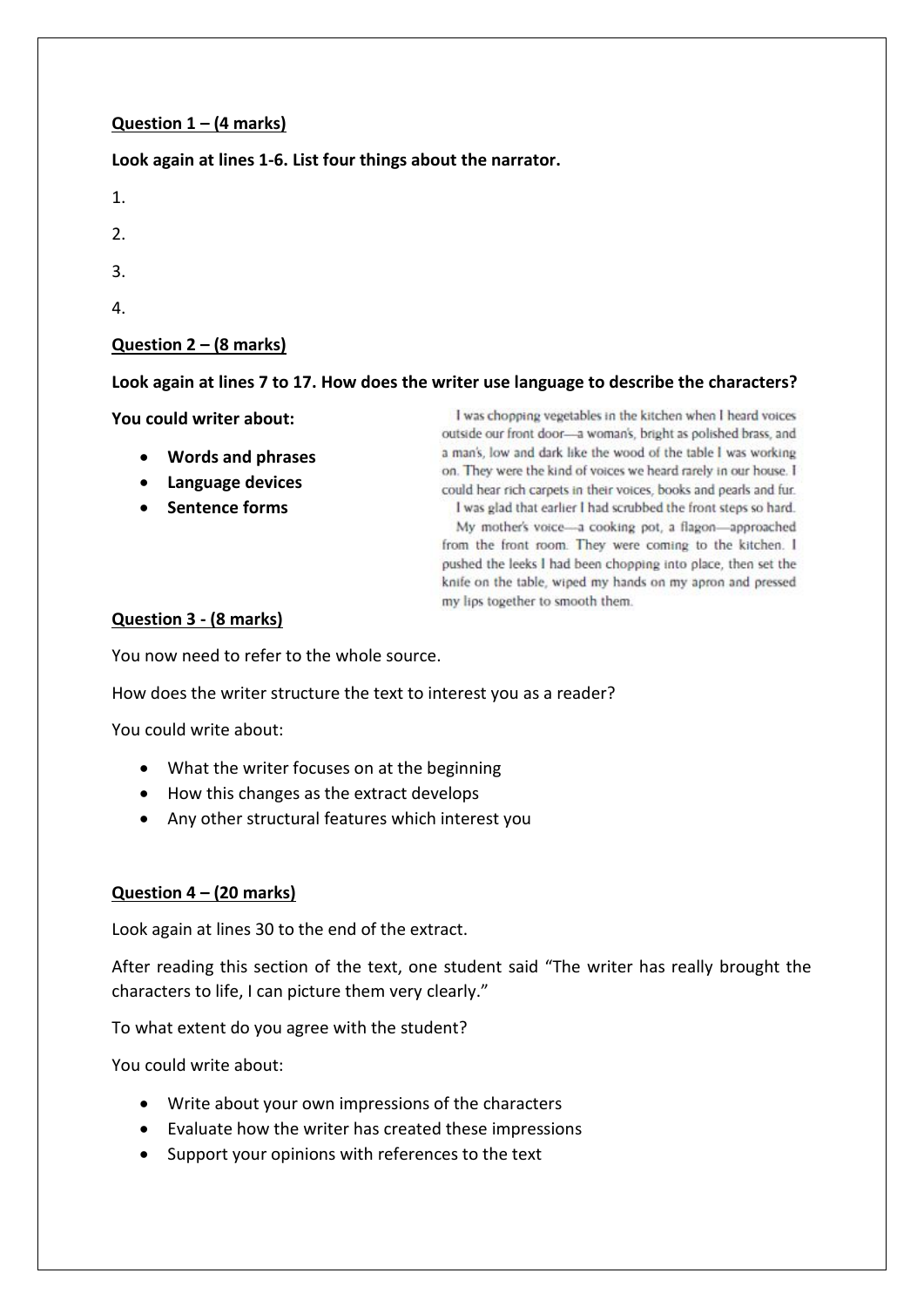#### **Extract Two: Great Expectations**

**This extract is taken from near the beginning of a novel. An orphaned boy called Pip has travelled to the nearby graveyard to visit his parents' and siblings' graves, when an escaped prisoner approaches him.** 

> A fearful man, all in coarse grey, with a great iron on his leg. A man with no hat, and with broken shoes, and with an old rag tied round his head. A man who had been soaked in water, and smothered in mud, and lamed by stones, and cut by flints, and stung by nettles, and torn by briars; who limped, and shivered, and glared and growled; and whose teeth chattered in his head as he seized me by the chin.

'O! Don't cut my throat, sir,' I pleaded in terror. 'Pray 10 don't do it, sir.'

'Tell us your name!' said the man. 'Quick!'

'Pip. sir.'

'Once more,' said the man, staring at me. 'Give it mouth!'

15

20

5

'Pip. Pip. sir.'

'Show us where you live,' said the man. 'Pint out the place!'

I pointed to where our village lay, on the flat in-shore among the alder-trees and pollards, a mile or more from the church.

The man, after looking at me for a moment, turned me upside down, and emptied my pockets. There was nothing in them but a piece of bread. When the church came to itself – for he was so sudden and strong that he made it go

25head over heels before me, and I saw the steeple under my feet - when the church came to itself, I say, I was seated on a high tombstone, trembling, while he ate the bread ravenously.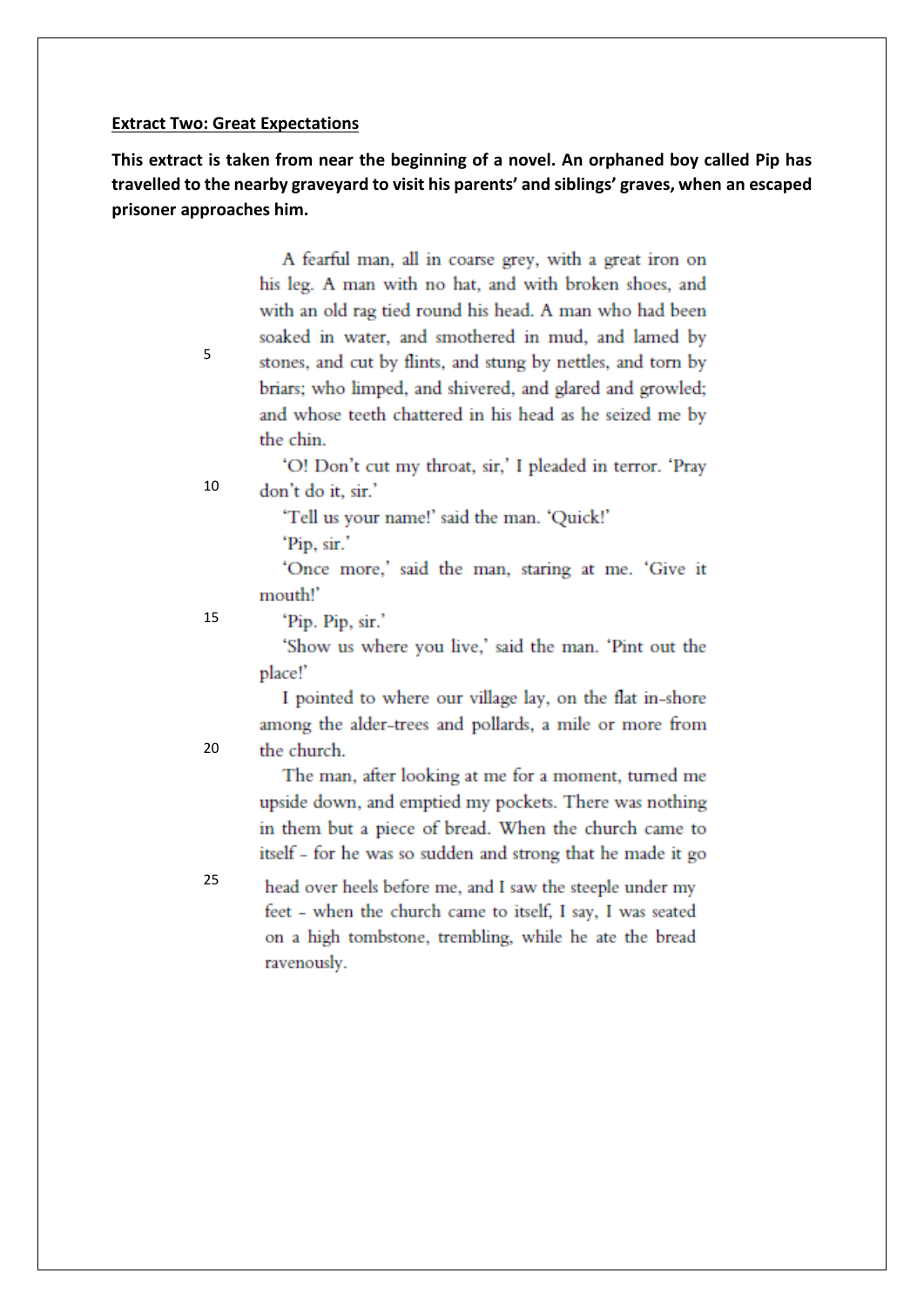Look again at lines 1 to 5. List four things about the man.

1.  $\mathcal{L}$ 3.

4.

# **Question 2 – (8 marks)**

Look again at lines 1 to 8.

How does the writer use language to describe the man?

You could write about:

- Words and phrases
- Language devices
- Sentence forms

# **Question 3 - (8 marks)**

You now need to refer to the whole source.

How does the writer structure the text to interest you as a reader?

You could write about:

- What the writer focuses on at the beginning
- How this changes as the extract develops
- Any other structural features which interest you

## **Question 4 – (20 marks)**

Look again at line 6, to the end of the extract.

After reading this section of the text, one student said "The writer makes us sympathise with Pip, as he is clearly in an intimidating situation."

To what extent do you agree with the student?

You could write about:

- Write about your own impressions
- Evaluate how the writer has created these impressions
- Support your opinions with references to the text

A fearful man, all in coarse grev, with a great iron on his leg. A man with no hat, and with broken shoes, and with an old rag tied round his head. A man who had been soaked in water, and smothered in mud, and lamed by stones, and cut by flints, and stung by nettles, and torn by briars; who limped, and shivered, and glared and growled; and whose teeth chattered in his head as he seized me by the chin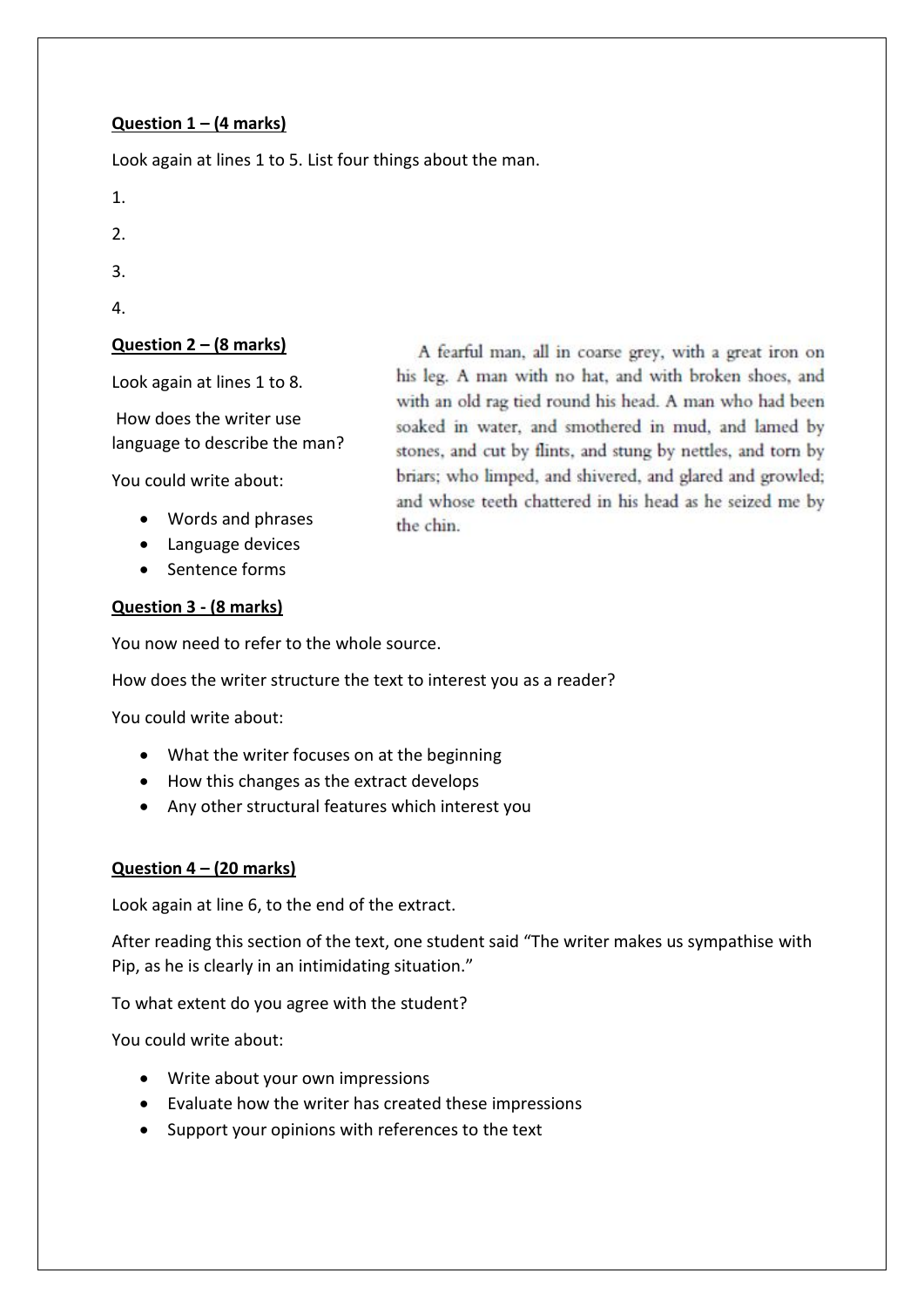### **Extract three: The Lost Hearts**

5

10

**This extract is from a short ghost story by M R James. It tells the story of young Stephen, who goes to stay with his strange and mysterious uncle at his home, Aswarby Hall. During his stay, Stephen witnesses some strange happenings, and is told of the mysterious disappearance of two children who used to live at the house.** 

The wind had fallen, and there was a still night and a full moon. At about ten o'clock Stephen was standing at the open window of his bedroom, looking out over the country. Still as the night was, the mysterious population of the distant moonlit woods was not yet lulled to rest. From time to time strange cries as of lost and despairing wanderers sounded from across the mere. They might be the notes of owls or water-birds yet they did not quite resemble either sound. Were not they coming nearer? Now they sounded from the nearer side of the water, and in a few moments they seemed to be floating about among the shrubberies. Then they ceased; but just as Stephen was thinking of shutting the window and resuming his reading of Robinson Crusoe, he caught sight of two figures standing on the gravelled terrace that ran along the garden side of the Hall — the figures of a boy and girl, as it seemed: they stood side by side, looking up at the windows. Something in the form of the girl recalled irresistibly his dream of the figure in the bath. The boy inspired him with more acute fear.

Whilst the girl stood still half smiling, with her hands clasped over her heart, the boy, a thin shape, with black hair and ragged clothing, raised his arms in the air with an appearance of menace and of unappeasable hunger and longing. The moon shone upon his almost transparent hands and Stephen saw that the nails were fearfully long and that the light shone through them. As he stood with his arms thus raised, he disclosed a terrifying spectacle. On the left side of his chest there opened a black and gaping rent, and there fell 15

upon Stephen's brain, rather than upon his ear, the impression of one of those hungry and desolate cries that he had heard resounding over the woods of Aswarby all that evening. In another moment this dreadful pair had moved swiftly and noiselessly over the dry gravel, and he saw them no more. 20

Inexpressibly frightened as he was, he determined to take his candle and go down to Mr. Abney's study, for the hour appointed for their meeting was near at hand. The study or library opened out of the front hall on one side, and Stephen, urged on by his terrors, did not take long in getting there. To effect an entrance was not so easy. It was not locked, he felt sure, for the key was on the outside of the door as usual. His repeated knocks produced no answer. Mr. Abney was engaged: he was speaking. What! why did he try to cry out? and why was the cry choked in his throat? Had he, too, seen the mysterious children? But now everything was quiet, and the door yielded to Stephen's terrified and frantic pushing. 25

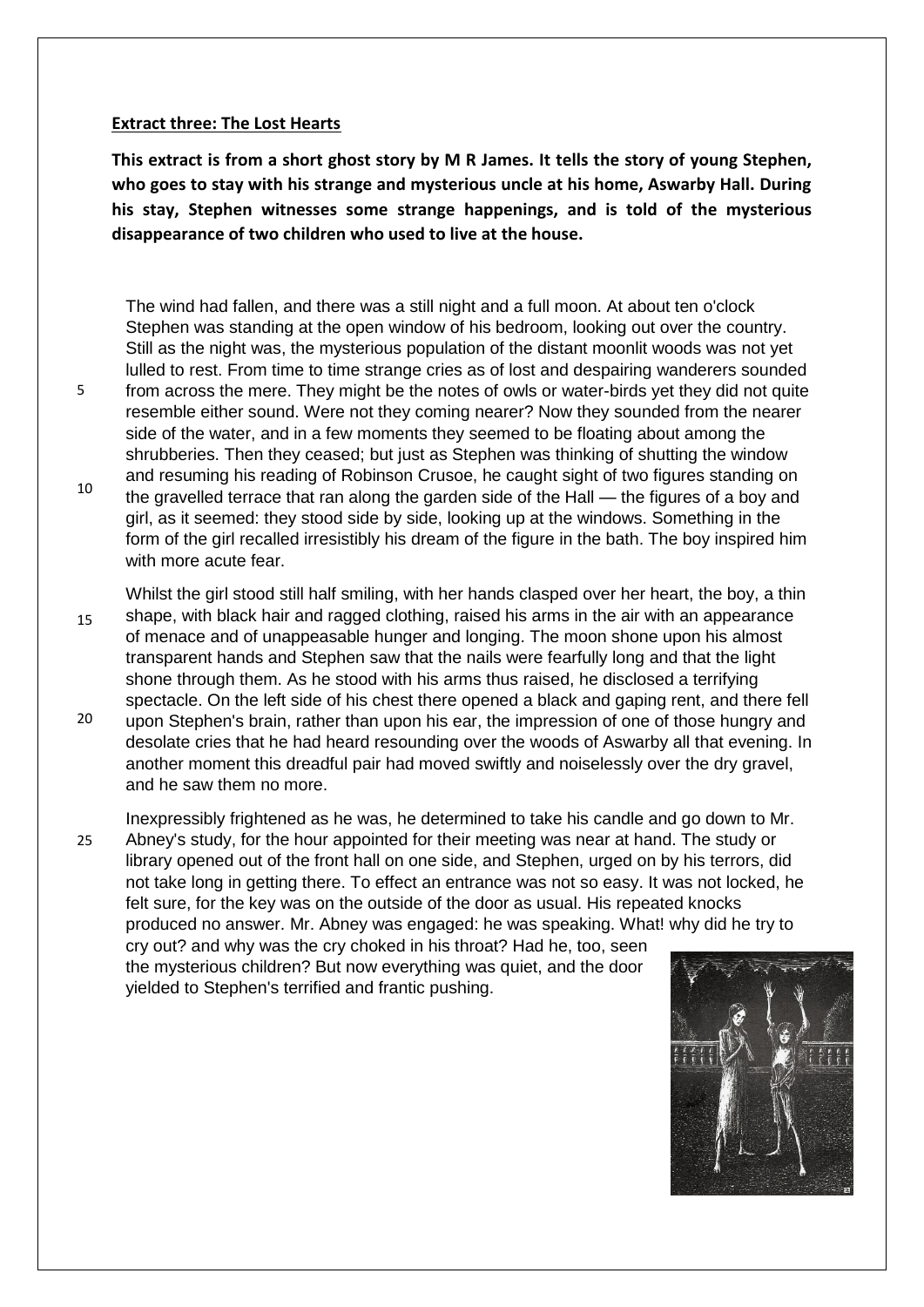Look again at lines 14 to 20. List four things about the boy.

| Question $2 - (8$ marks) |  |  |  |  |  |
|--------------------------|--|--|--|--|--|
| 4.                       |  |  |  |  |  |
| 3.                       |  |  |  |  |  |
| 2.                       |  |  |  |  |  |
| 1.                       |  |  |  |  |  |

Look again at lines 14 to 23.

How does the writer use language to describe the boy and girl?

You could write about:

- Words and phrases
- Language devices
- Sentence forms

Whilst the girl stood still half smiling, with her hands clasped over her heart, the boy, a thin shape, with black hair and ragged clothing, raised his arms in the air with an appearance of menace and of unappeasable hunger and longing. The moon shone upon his almost transparent hands and Stephen saw that the nails were fearfully long and that the light shone through them. As he stood with his arms thus raised, he disclosed a terrifying spectacle. On the left side of his chest there opened a black and gaping rent, and there fell upon Stephen's brain, rather than upon his ear, the impression of one of those hungry and desolate cries that he had heard resounding over the woods of Aswarby all that evening. In another moment this dreadful pair had moved swiftly and noiselessly over the dry gravel, and he saw them no more.

## **Question 3 - (8 marks)**

You now need to refer to the whole source.

How does the writer structure the text to interest you as a reader?

You could write about:

- What the writer focuses on at the beginning
- How this changes as the extract develops
- Any other structural features which interest you

### **Question 4 – (20 marks)**

Look again at lines 1 to 23.

After reading this section of the text, one student said "The writer creates a dark and mysterious atmosphere in this section of the text."

To what extent do you agree with the student?

- Write about your own impressions
- Evaluate how the writer has created these impressions
- Support your opinions with references to the text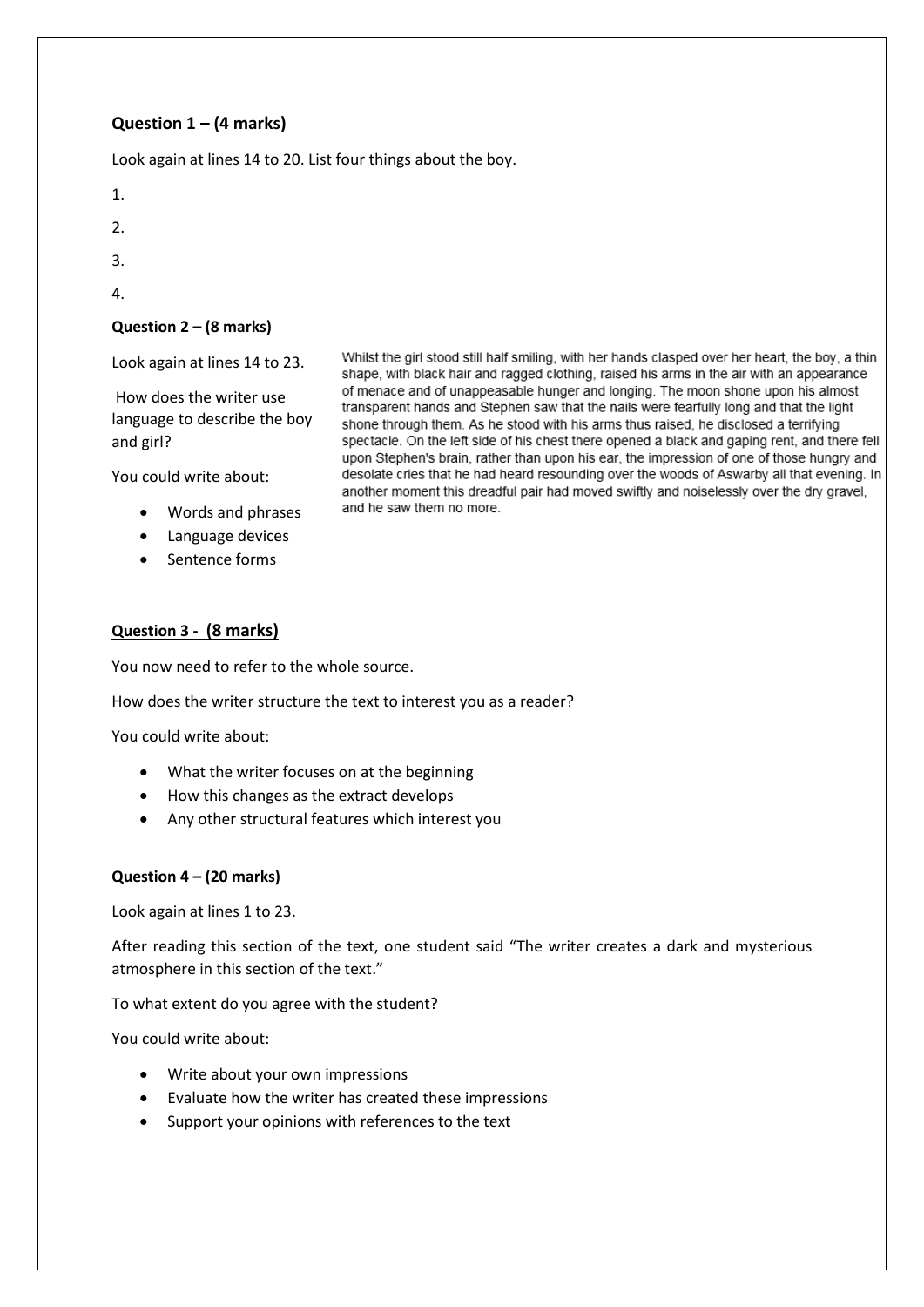#### **Extract four: About a Boy**

5

**12-year-old Marcus's mother and father separated four years ago. Marcus has recently moved from Cambridge to London with his mother. It is his second day at his new school and he has arrived early and gone to the form room to try and avoid some students that have been giving him a hard time.** 

There were a couple of girls in the room, but they ignored him, unless the snort of laughter he heard while he was getting his reading book out had anything to do with him.

What was there to laugh at? Not much, really, unless you were the kind of person who was on permanent lookout for something to laugh at. Unfortunately, that was exactly the kind of person most kids were, in his experience. They patrolled up and down school corridors like sharks, except that what they were on the lookout for wasn't flesh but the wrong trousers, or the wrong haircut, or the wrong shoes, any or all of which sent them wild with excitement. As he was usually wearing the wrong shoes or the wrong trousers, and his haircut was wrong all the time, every day of the week, he didn't have to do very much to send them all demented.

- Marcus knew he was weird, and he knew that part of the reason he was weird was because his mum was weird. She just didn't get this, any of it. She was always telling him that only shallow people made judgements on the basis of clothes or hair; she didn't want him to watch rubbish television, or listen to rubbish music, or play rubbish computer games (she thought they were all rubbish), which meant that if he wanted to do anything that any of the other kids spent their time 10
- doing he had to argue with her for hours. He usually lost, and she was so good at arguing that he felt good about losing. She could explain why listening to Joni Mitchell and Bob Marley (who happened to be her two favourite singers) was much better for him than listening to Snoop Doggy Dogg, and why it was more important to read books than to play on the Gameboy his dad had given him. But he couldn't pass any of this on to the kids at school. If he tried to tell Lee Hartley the biggest and loudest and nastiest of the kids he'd met yesterday - that he didn't approve of 15
- Snoop Doggy Dogg because Snoop Doggy Dogg had a bad attitude to women, Lee Hartley would thump him, or call him something that he didn't want to be called. It wasn't so bad in Cambridge, because there were loads of kids who weren't right for school, and loads of mums who had made them that way, but in London it was different. 20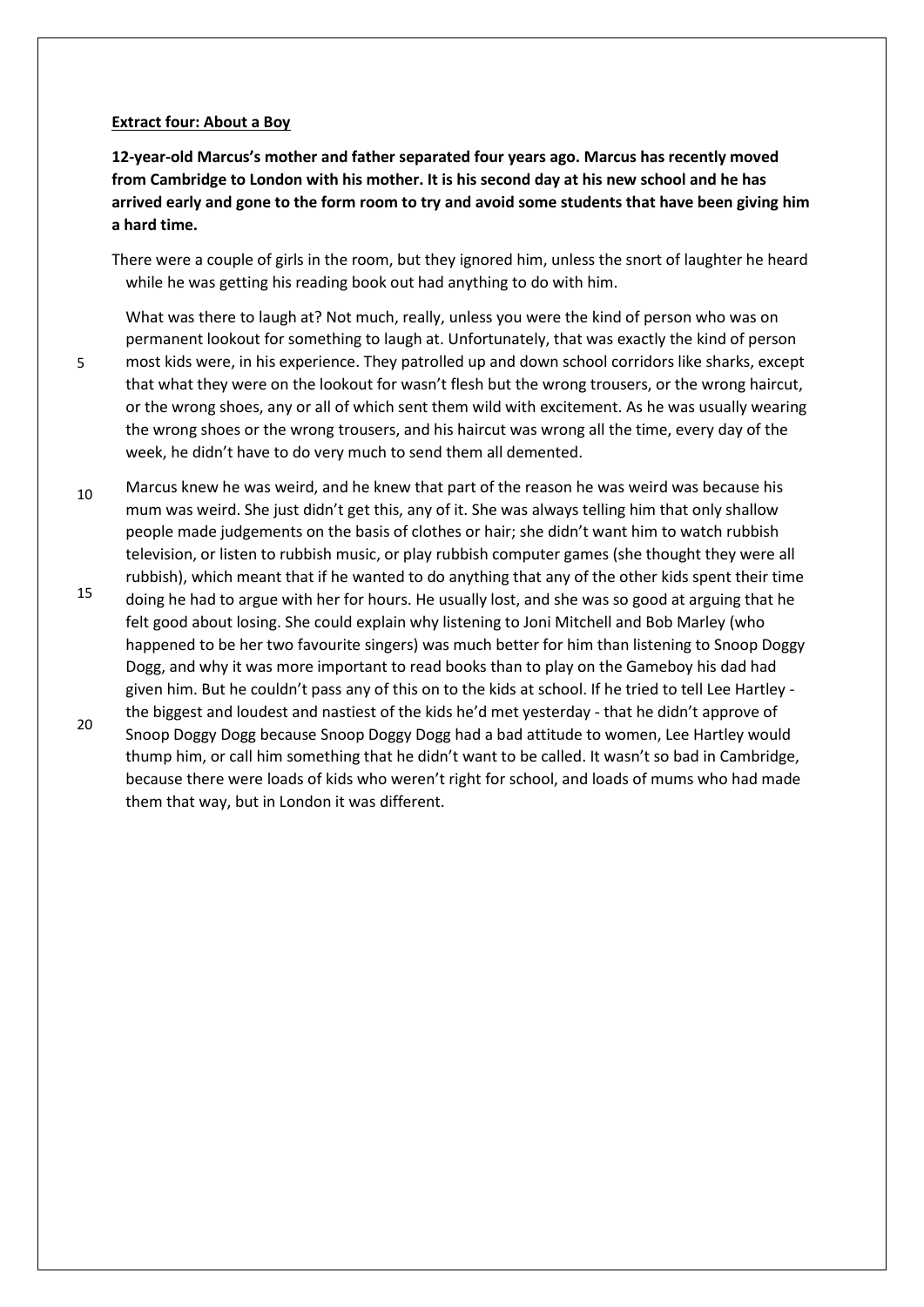Look again at lines 7 to 9. List four things about Marcus.

| 1. |  |  |  |
|----|--|--|--|
| 2. |  |  |  |
| 3. |  |  |  |
| 4. |  |  |  |
|    |  |  |  |

## **Question 2 – (8 marks)**

Look again at lines 3 to 9.

How does the writer use language to describe the bullies?

You could write about:

- Words and phrases
- Language devices
- Sentence forms

What was there to laugh at? Not much, really, unless you were the kind of person who was on permanent lookout for something to laugh at. Unfortunately, that was exactly the kind of person most kids were, in his experience. They patrolled up and down school corridors like sharks, except that what they were on the lookout for wasn't flesh but the wrong trousers, or the wrong haircut, or the wrong shoes, any or all of which sent them wild with excitement. As he was usually wearing the wrong shoes or the wrong trousers, and his haircut was wrong all the time, every day of the week, he didn't have to do very much to send them all demented.

## **Question 3 - (8 marks)**

You now need to refer to the whole source.

How does the writer structure the text to interest you as a reader?

You could write about:

- What the writer focuses on at the beginning
- How this changes as the extract develops
- Any other structural features which interest you

### **Question 4 – (20 marks)**

Look again at lines 10 to the end of the extract.

After reading this section of the text, one student said "Marcus and his mother do not have a very positive relationship. They don't seem to communicate very well."

To what extent do you agree with the student?

- Write about your own impressions
- Evaluate how the writer has created these impressions
- Support your opinions with references to the text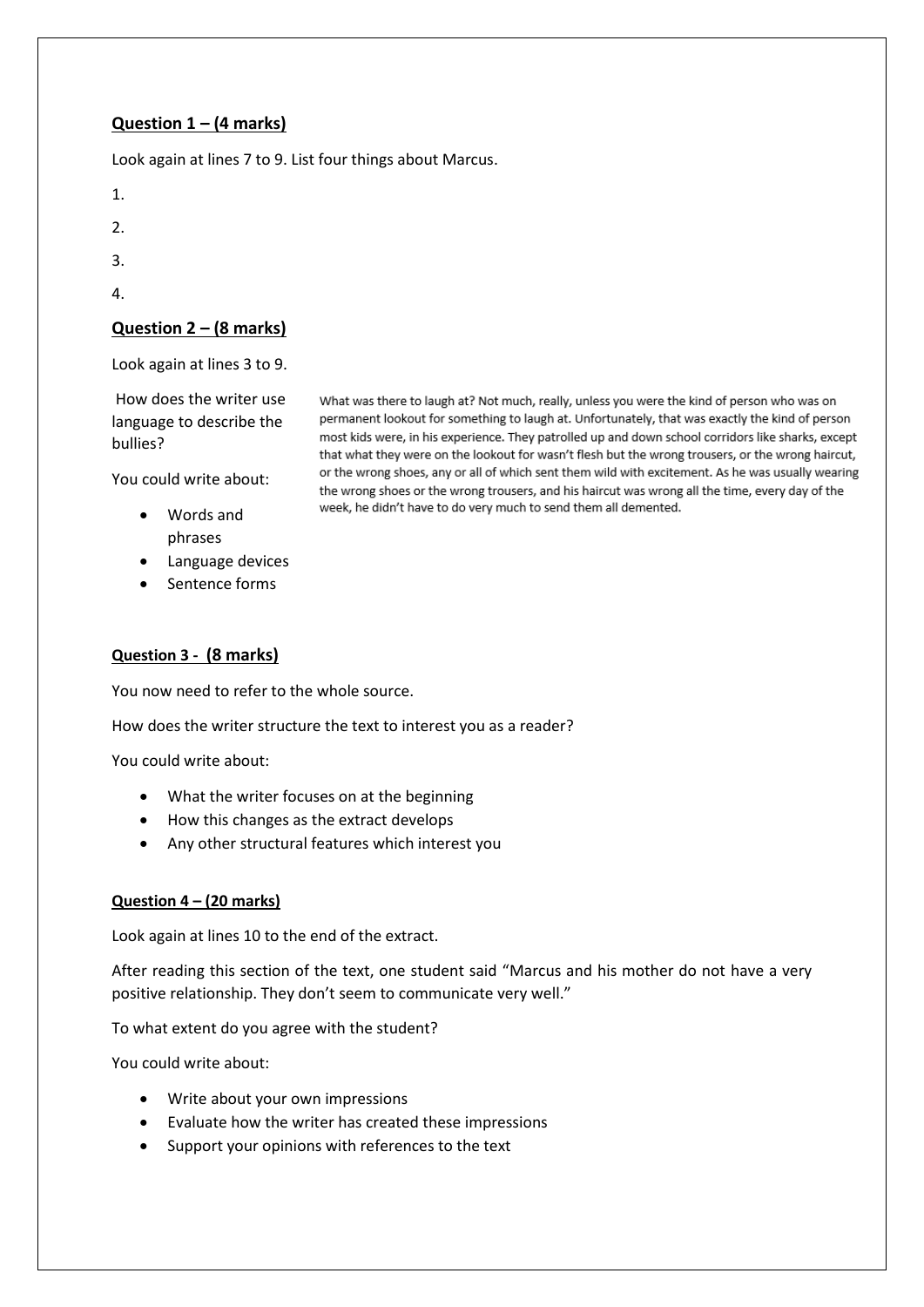#### **Extract five: Brighton Rock**

It is 1938, in the popular seaside resort of Brighton on a Bank Holiday'. Hale, playing the part of Kolly Kibber, works for The Daily Messenger newspaper giving out cards for prizes to the holiday crowd. But he has something else on his mind.

HALE knew, before he had been in Brighton three hours, that they meant to murder him. With his inky fingers and his bitten nails, his manner cynical and nervous, anybody could tell he didn't belong  $-$  belong to the early summer sun, the cool Whitsun<sup>2</sup> wind off the sea, the holiday crowd.

They came in by train from Victoria every five minutes, rocked down Queen's Road standing on the 5 tops of the little local trams, stepped off in bewildered multitudes into fresh and glittering air: the new silver paint sparkled on the piers, the cream houses ran away into the west like a pale Victorian water-colour; a race in miniature motors, a band playing, flower gardens in bloom below the front, an aeroplane advertising something for the health in pale vanishing clouds across the sky.

It had seemed quite easy to Hale to be lost in Brighton. Fifty thousand people besides himself were

- 10 down for the day, and for quite a while he gave himself up to the good day, drinking gins and tonics wherever his programme allowed. For he had to stick closely to a programme: from ten till eleven Queen's Road and Castle Square, from eleven till twelve the Aquarium and Palace Pier, twelve till one the front between the Old Ship and West Pier, back for lunch between one and two in any restaurant he chose round the Castle Square, and after that he had to make his way all down the
- 15 parade to West Pier and then to the station by the Hove streets.

Advertised on every Messenger poster: "Kolley Kibber in Brighton today". In his pocket he had a packet of cards to distribute in hidden places along his route: those who found them would receive ten shillings from the Messenger, but the big prize was reserved for who-ever challenged Hale in the proper form of words and with a copy of the Messenger in his hand: "You are Mr. Kolley Kibber. I

20 claim the Daily Messenger prize."

This was Hale's job to keep doing his duty until a challenger released him, in every seaside town in turn: yesterday Southend, today Brighton, tomorrow -

He drank his gin and tonic hastily as a clock struck eleven, and moved out of Castle Square. Kolley Kibber always played fair, always wore the same kind of hat as in the photograph the Messenger  $25$ printed, was always on time. Yesterday in Southend he had been unchallenged: the paper liked to save its quineas<sup>3</sup> occasionally but not too often. It was his duty today to be spotted and it was his

He leant against the rail near the Palace Pier and showed his face to the crowd as it uncoiled endlessly past him, like a twisted piece of wire, two by two, each with an air of sober and determined

inclination too. There were reasons why he didn't feel too safe in Brighton, even in a Whitsun crowd.

- $30<sup>°</sup>$ gaiety. They had stood all the way from Victoria in crowded carriages, they would have to wait in queues for lunch, at midnight half asleep they would rock back in trains an hour late to the cramped streets and the closed pubs and the weary walk home. With immense labour and immense patience they extricated from the long day the grain of pleasure: this sun, this music, the rattle of the miniature cars, the ghost train diving between the grinning skeletons under the Aquarium promenade, the
- 35 sticks of Brighton rock, the paper sailors caps.

Nobody paid any attention to Hale; no one seemed to be carrying a Messenger. He deposited one of his cards carefully on the top of a little basket and moved on, with his bitten nails and his inky fingers, alone.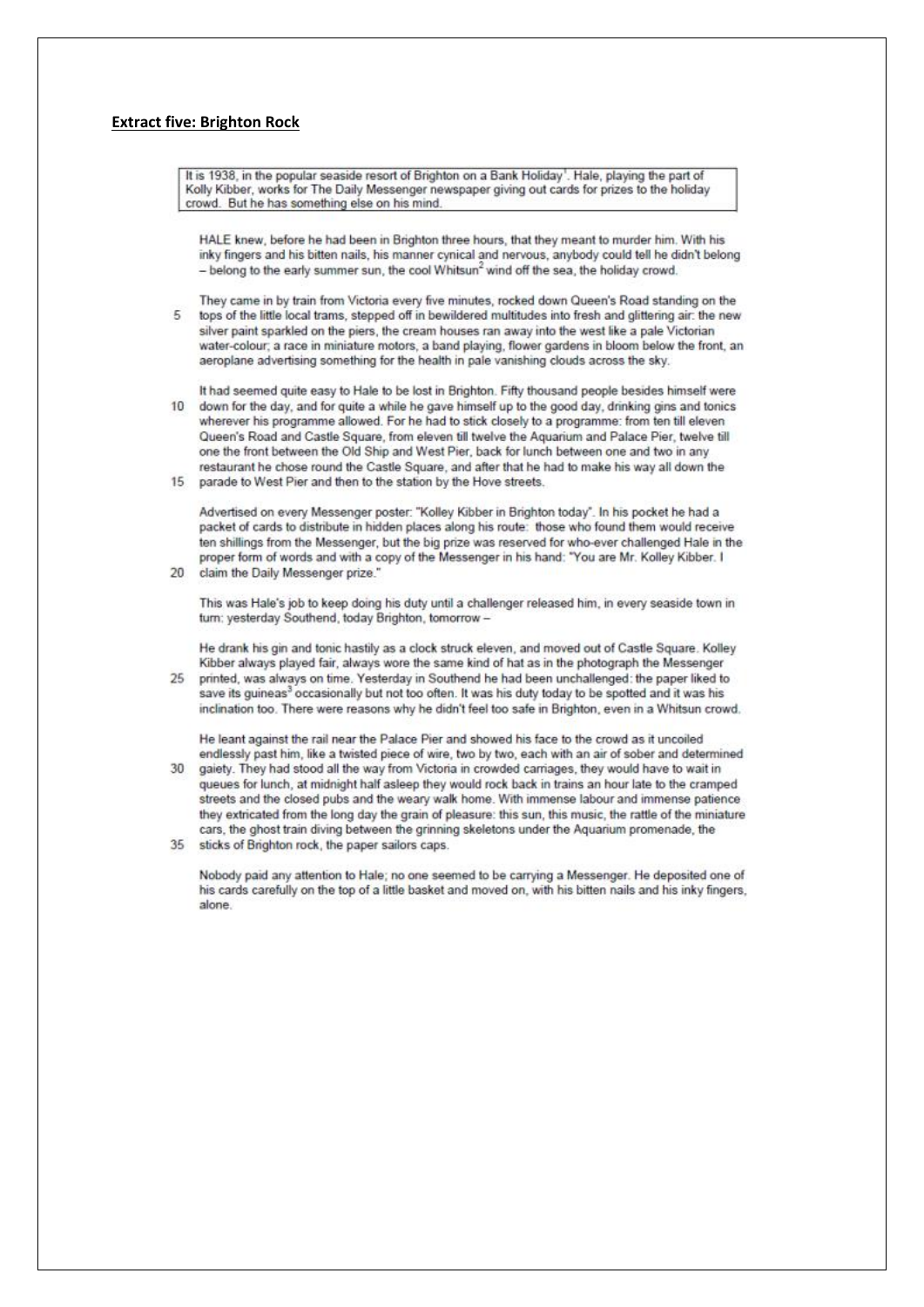Look again at lines 1 to 3. List four things about Hale.

1. 2. 3. 4. **Question 2 – (8 marks)**

> They came in by train from Victoria every five minutes, rocked down Queen's Road standing on the tops of the little local trams, stepped off in bewildered multitudes into fresh and glittering air: the new silver paint sparkled on the piers, the cream houses ran away into the west like a pale Victorian water-colour; a race in miniature motors, a band playing, flower gardens in bloom below the front, an aeroplane advertising something for the health in pale vanishing clouds across the sky.

It had seemed quite easy to Hale to be lost in Brighton. Fifty thousand people besides himself were down for the day, and for quite a while he gave himself up to the good day, drinking gins and tonics wherever his programme allowed.

You could write about:

- Words and phrases
- Language devices
- Sentence forms

### **Question 3 - (8 marks)**

You now need to refer to the whole source.

How does the writer structure the text to interest you as a reader?

You could write about:

- What the writer focuses on at the beginning
- How this changes as the extract develops
- Any other structural features which interest you

### **Question 4 – (20 marks)**

Look again at line 16 to the end.

After reading this section of the text, one student said "This part of the text, explaining what Hale is doing, shows how nervous and unsafe he is. It reminds me of the first line."

To what extent do you agree with the student?

You could write about:

- Write about your own impressions
- Evaluate how the writer has created these impressions
- Support your opinions with references to the text

How does the writer use language to describe Brighton on that day?

Look again at lines 4

to 11.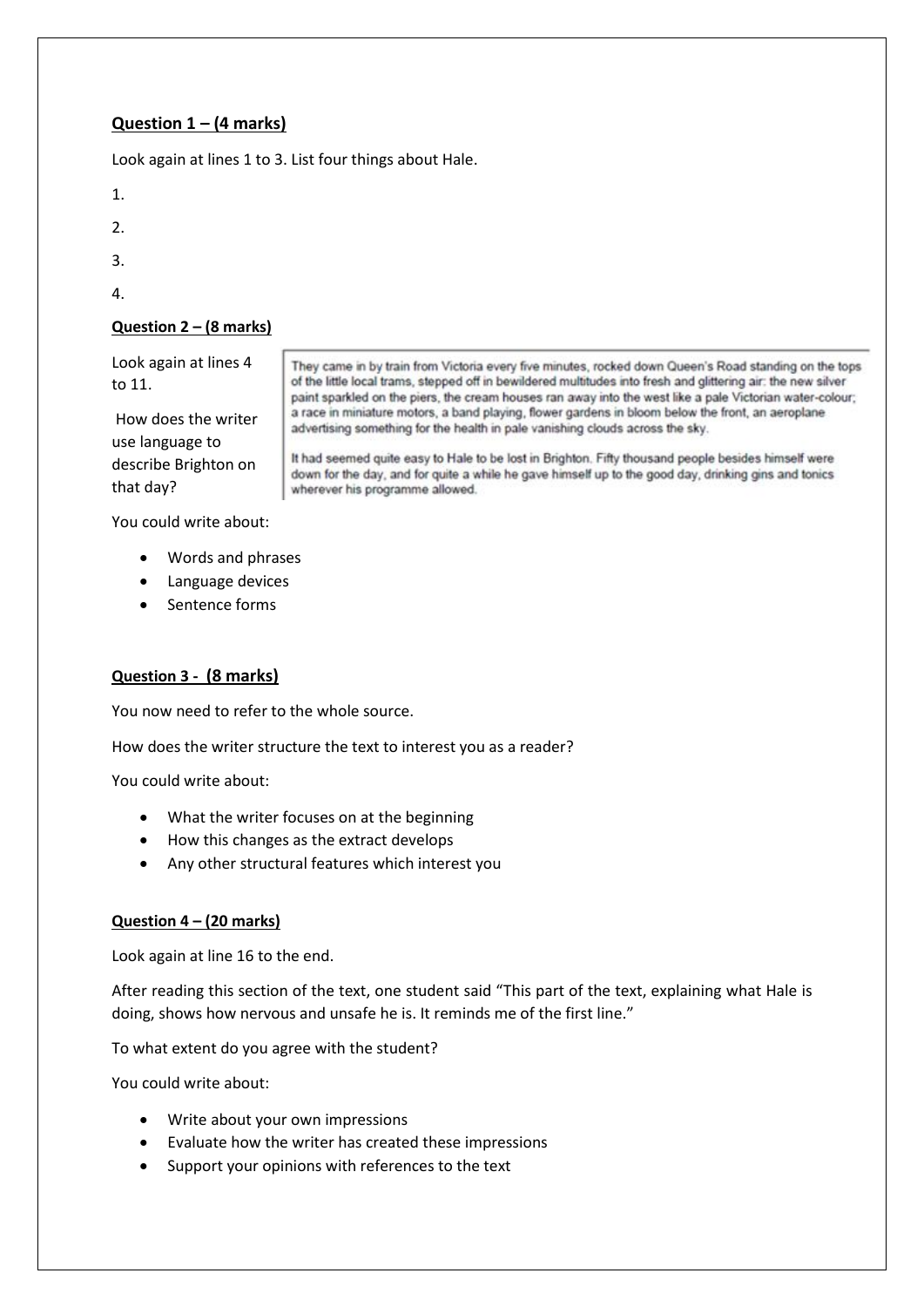#### **Extract six: The Woman in Black**

**Arthur Kipps, a solicitor on business, is alone in a graveyard and has once again noticed the mysterious, ill-looking woman he saw at Mrs Drablow's funeral.** 

Suddenly conscious of the cold and the extreme bleakness and eeriness of the spot and of the gathering dusk of the November afternoon, and not wanting my spirits to become so depressed that I might begin to be affected by all sorts of morbid fancies, I was about to leave, and walk briskly back to the house, where I intended to switch on a good many lights and even light a small fire if it were possible, before beginning my preliminary work on Mrs Drablow's papers.

But, as I turned away, I glanced once again around the burial ground and then I saw again the woman with the wasted face, who had been at Mrs Drablow's funeral. She was at the far end of the plot, close to one of the few upright headstones, and she wore the same clothing and bonnet, but it seemed to have slipped back so that I could make out her face a little more clearly. In the greyness of the fading light, it had the sheen and pallor not of flesh so much as of bone itself. Earlier, when I had looked at her, although admittedly it had been scarcely more than a swift glance each time, I had not noticed any particular expression on her ravaged face, but then I had, after all, been entirely taken with the look of extreme illness. Now, however, as I stared at her, stared until my eyes ached in their sockets, stared in surprise and bewilderment at

her presence, now I saw that her face did wear an expression. It was one of what I can only describe – and the words seem hopelessly inadequate to express what I saw – as a desperate, yearning malevolence; it was as though she were searching for something she wanted, needed – must have, more than life itself, and which had been taken from her. And, towards whoever had taken it she directed the purest evil and hatred and loathing, with all the force that was available to her. Her face, in its extreme pallor, her eyes, sunken but unnaturally bright, were burning with 15 20

the concentration of passionate emotion which was within her and which streamed from her.

Whether or not this hatred and malevolence was directed towards me I had no means of telling – I had no reason at all to suppose that it could possibly have been, but at that moment I was far from able to base my reactions upon reason and logic. For the combination of the peculiar, isolated place and the sudden appearance of the woman and the dreadfulness of her expression began to fill me with fear. Indeed, I had never in my life been so possessed by it, never known

my knees to tremble and my flesh to creep, and then to turn cold as stone, never known my

- heart to give a great lurch, as if it would almost leap up into my dry mouth and then begin pounding in my chest like a hammer on an anvil, never known myself gripped and held fast by such dread and horror and apprehension of evil. It was as though I had become paralysed. I could not bear to stay there, for fear, but nor had I any strength left in my body to turn and run away, and I was as certain as I have ever been of anything that, at any second, I would drop dead on that wretched path of ground. It was the woman who moved. She slipped behind the 30
- gravestone and, keeping close to the shadow of the wall, went through one of the broken gaps and out of sight. 35

5

10

23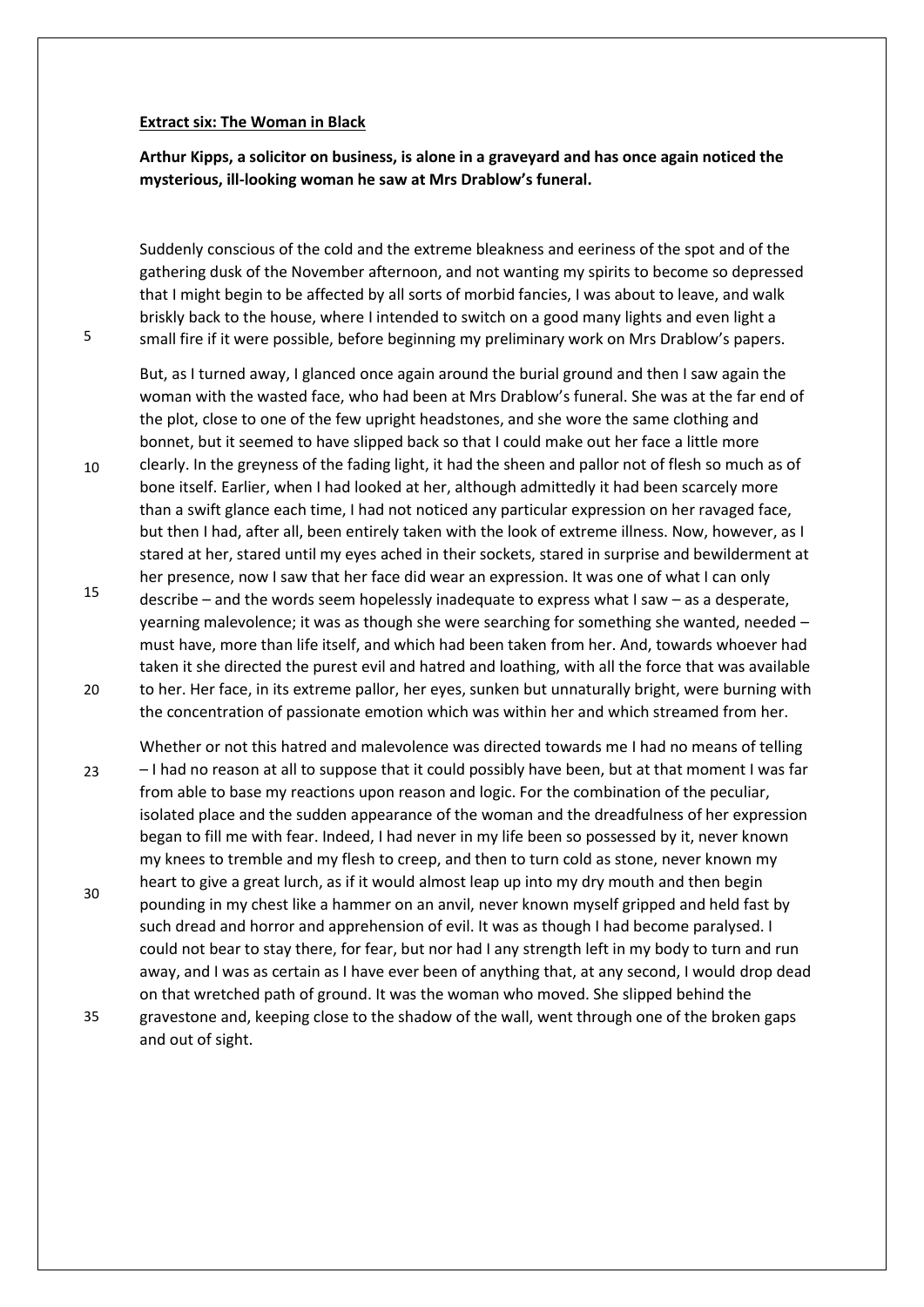Look again at lines 7 to 9. List four things about the woman.

1. 2. 3. 4. **Question 2 – (8 marks)**

Look again at lines 4 to 11.

How does the writer use language to describe the woman? her presence, now I saw that her face did wear an expression. It was one of what I can only describe - and the words seem hopelessly inadequate to express what I saw - as a desperate, yearning malevolence; it was as though she were searching for something she wanted, needed must have, more than life itself, and which had been taken from her. And, towards whoever had taken it she directed the purest evil and hatred and loathing, with all the force that was available to her. Her face, in its extreme pallor, her eyes, sunken but unnaturally bright, were burning with the concentration of passionate emotion which was within her and which streamed from her.

You could write about:

- Words and phrases
- Language devices
- Sentence forms

### **Question 3 - (8 marks)**

You now need to refer to the whole source.

How does the writer structure the text to interest you as a reader?

You could write about:

- What the writer focuses on at the beginning
- How this changes as the extract develops
- Any other structural features which interest you

### **Question 4 – (20 marks)**

Look again at line 22 to the end.

After reading this section of the text, one student said "In this part of the text you can really feel Arthur's fear of the mysterious woman growing. He's terrified of her."

To what extent do you agree with the student?

- Write about your own impressions
- Evaluate how the writer has created these impressions
- Support your opinions with references to the text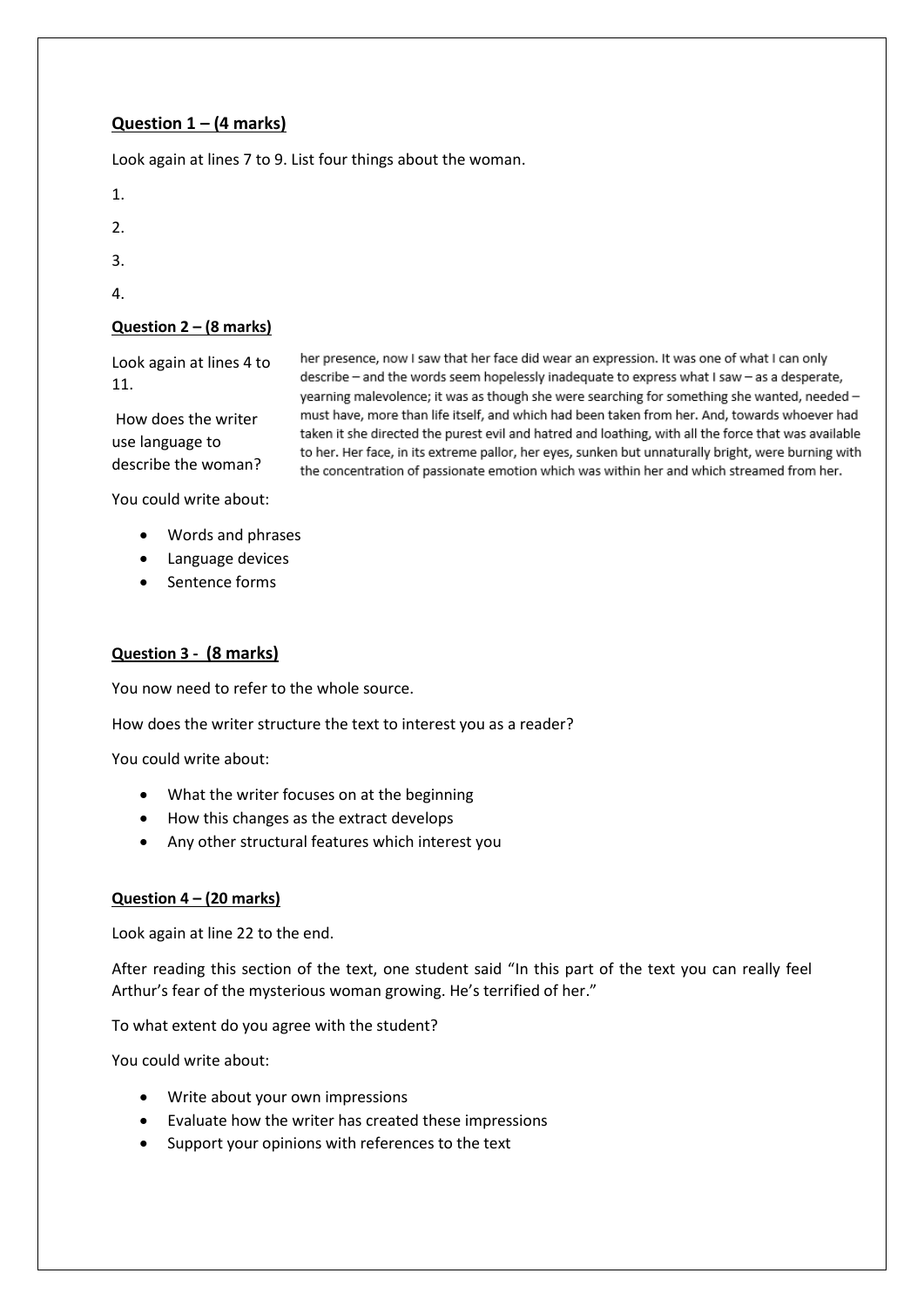#### **Extract seven: A Christmas Carol**

**This source is from the beginning of the novel. The protagonist, Ebenezer Scrooge, is described in this extract.** 

- $\mathbf{1}$ Oh! but he was a tight-fisted hand at the grindstone, Scrooge! A squeezing, wrenching, grasping, scraping, clutching, covetous old sinner! Hard and sharp as flint, from which no steel had ever struck out generous fire: secret, and self-contained, and solitary as an oyster. The cold within him froze his old features, nipped his pointed nose, shrivelled his cheek, stiffened his gait; made his eyes red, his thin lips blue; and spoke out shrewdly in his grating voice. A frosty rime was on his head, and on his eyebrows, and his wiry chin. He carried his own low temperature always about with him; he iced his office in the dogdays; and didn't thaw it one degree at Christmas.
- 8 External heat and cold had little influence on Scrooge. No warmth could warm, nor wintry weather chill him. No wind that blew was bitterer than he, no falling snow was more intent upon its purpose, no pelting rain less open to entreaty. Foul weather didn't know where to have him. The heaviest rain, and snow, and hail, and sleet, could boast of the advantage over him in only one respect. They often 'came down' handsomely, and Scrooge never did.
- 14 Nobody ever stopped him in the street to say, with gladsome looks, 'My dear Scrooge, how are you? When will you come to see me?' No beggars implored him to bestow a trifle, no children asked him what it was o'clock, no man or woman ever once in all his life inquired the way to such and such a place, of Scrooge. Even the blindmen's dogs appeared to know him; and when they saw him coming on, would tug their owners into doorways and up courts; and then would wag their tails as though they said, 'no eye at all is better than an evil eve, dark master!'
- $21$ But what did Scrooge care? It was the very thing he liked. To edge his way along the crowded paths of life, warning all human sympathy to keep its distance, was what the knowing ones call 'nuts' to Scrooge.

## **Question 1 – (4 marks)**

Look again at lines 1 to 4. List four things about Scrooge.

1.

2.

3.

4.

## **Question 2 – (8 marks)**

Look again at lines 1 to 7.

How does the writer use language to describe Scrooge?

- Words and phrases
- Language devices
- Sentence forms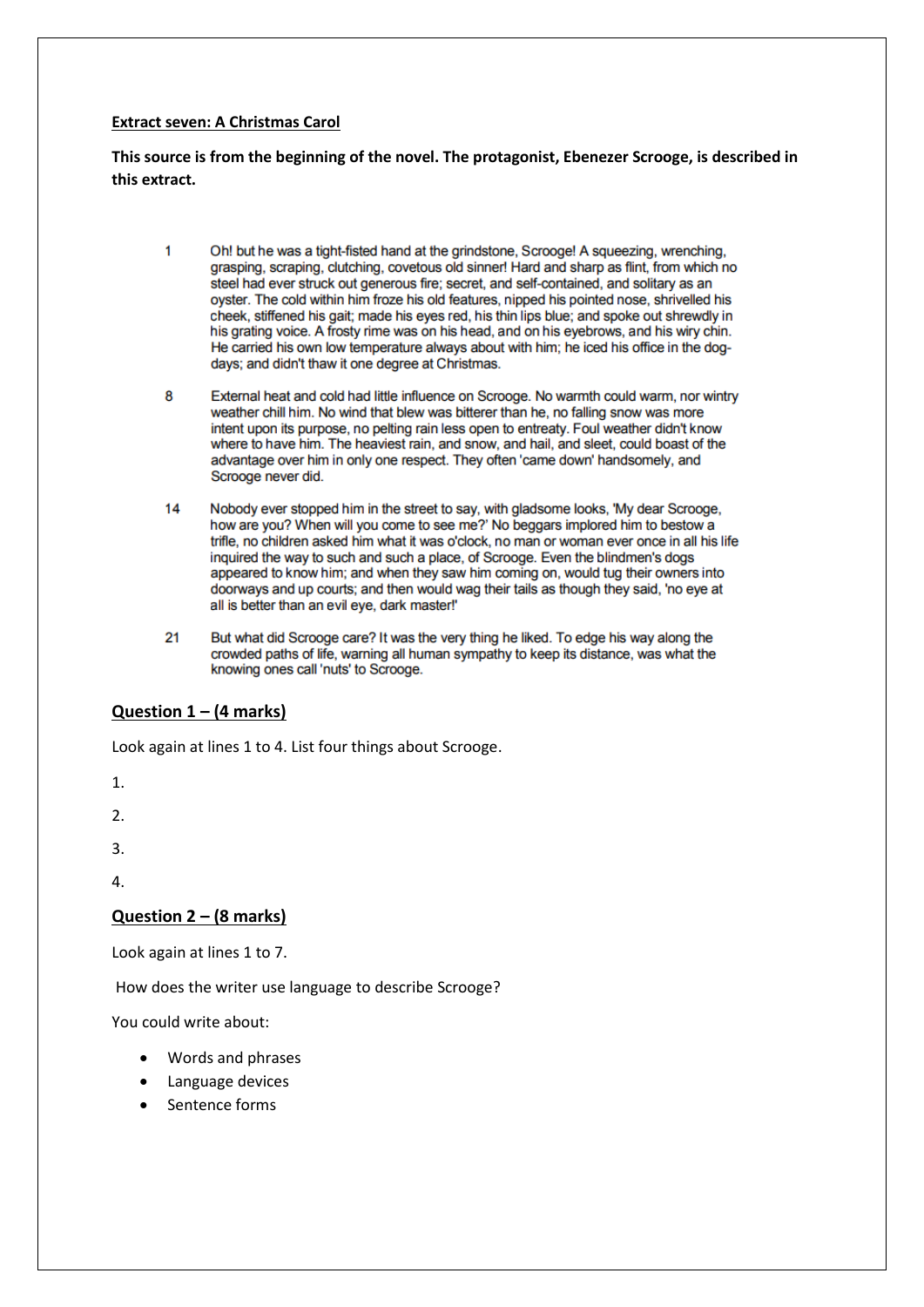## **Question 3 - (8 marks)**

You now need to refer to the whole source.

How does the writer structure the text to interest you as a reader?

You could write about:

- What the writer focuses on at the beginning
- How this changes as the extract develops
- Any other structural features which interest you

## **Question 4 – (20 marks)**

Look again at line 14 to the end.

After reading this section of the text, one student said "In this part of the text you can clearly see that nobody likes Scrooge or wants to be around him."

To what extent do you agree with the student?

- Write about your own impressions
- Evaluate how the writer has created these impressions
- Support your opinions with references to the text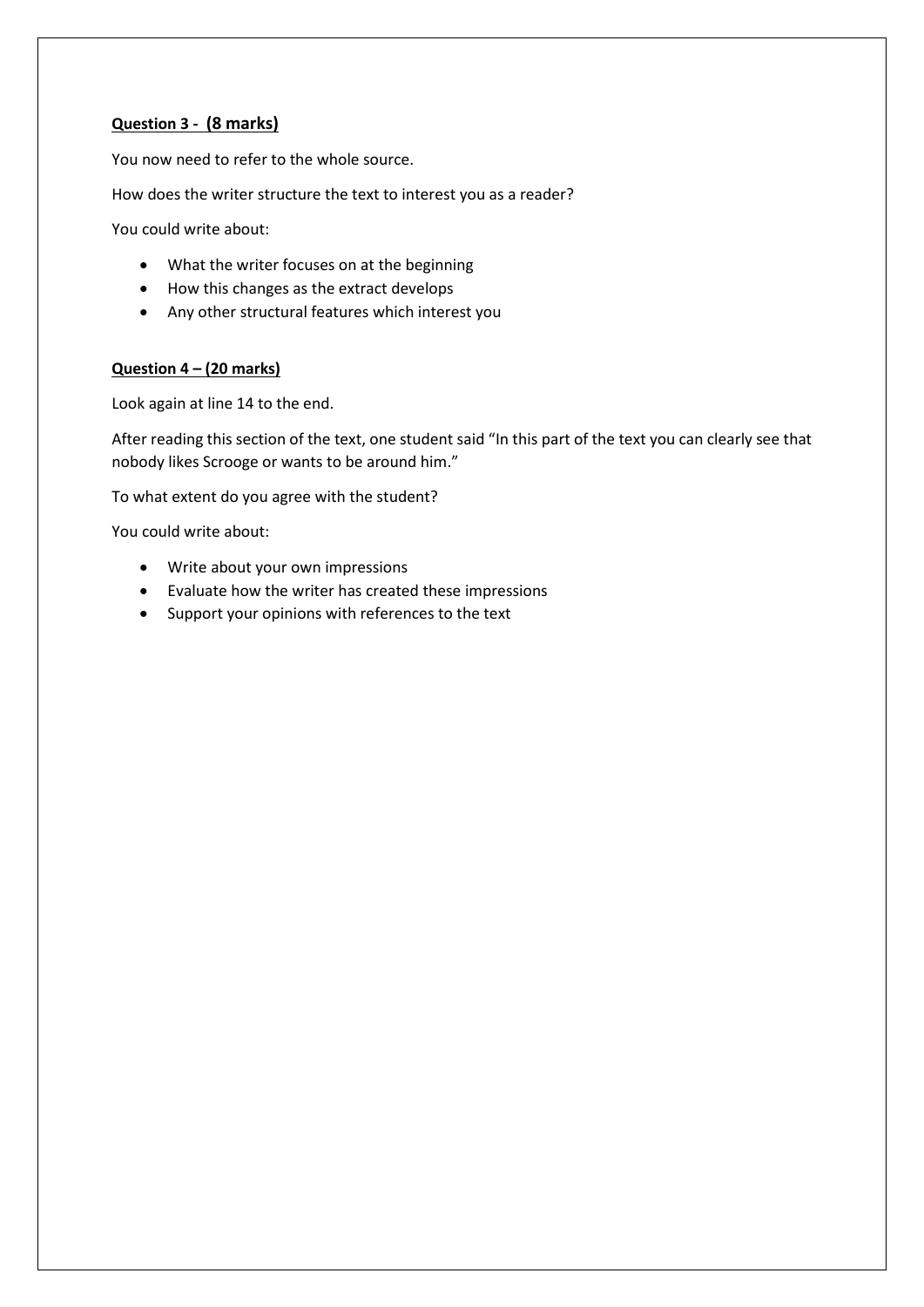### **Extract eight: Atonement**

*Atonement* **by Ian McEwan was published in 2001. Set initially in the summer of 1935, it tells the story of Cecilia, the eldest daughter of the wealthy Tallis family, and Robbie Turner, the son of the Tallis family housekeeper, who had been childhood friends. In this extract, set early in the novel in the grounds of the Tallis country estate, Cecilia and Robbie are reunited during a break from Cambridge University.**

She felt she had said something stupid. Robbie was looking away across the park and the cows towards the oak wood that lined the river valley, the wood she had run through that morning. He might be thinking she was talking to him in code, suggestively conveying her taste for the full-blooded and sensual. That was a mistake, of course, and

- she was discomfited and had no idea how to put him right. She liked his eyes, she thought, the unblended mix of orange and green, made even more granular in sunlight. And she liked the fact that he was so tall. It was an interesting combination in a man, intelligence and sheer bulk. Cecilia had taken the cigarette and he was lighting it for her. 'I know what you mean,' he said as they walked the remaining few yards to the fountain. 5
- 'There's more life in Fielding, but he can be psychologically crude compared to Richardson.' 10

She set down the vase by the uneven steps that rose to the fountain's stone basin. The last thing she wanted was an undergraduate debate on eighteenth-century literature. She didn't think Fielding was crude at all, or that Richardson was a fine psychologist,

- but she wasn't going to be drawn in, defending, defining, attacking. She was tired of that, and Robbie was tenacious in argument. 15
	- Instead she said, 'Leon's coming today, did you know?'
		- 'I heard a rumour. That's marvellous.'

'He's bringing a friend, this man Paul Marshall.'

- 'The chocolate millionaire. Oh no! And you're giving him flowers!'
- She smiled. Was he pretending to be jealous to conceal the fact that he was? She no longer understood him. They had fallen out of touch at Cambridge. It had been too difficult to do anything else. She changed the subject. 20

'The Old Man says you're going to be a doctor.'

- 'I'm thinking about it.' 25
- 'You must love the student life.'

He looked away again, but this time for only a second or less, and when he turned to her she thought she saw a touch of irritation. Had she sounded condescending? She saw his eyes again, green and orange flecks, like a boy's marble. When he spoke he

- was perfectly pleasant. 'I know you never liked that sort of thing, Cee. But how else do you become a doctor?' 'That's my point. Another six years. Why do it?' He wasn't offended. She was the one who was over-interpreting, and jittery in his presence, and she was annoyed with herself. 30
- He was taking her question seriously. 'No one's really going to give me work as a landscape gardener. I don't want to teach, or go in for the civil service. And medicine interests me…' He broke off as a thought occurred to him. 'Look, I've agreed to pay your father back. That's the arrangement.' 35

'That's not what I meant at all.'